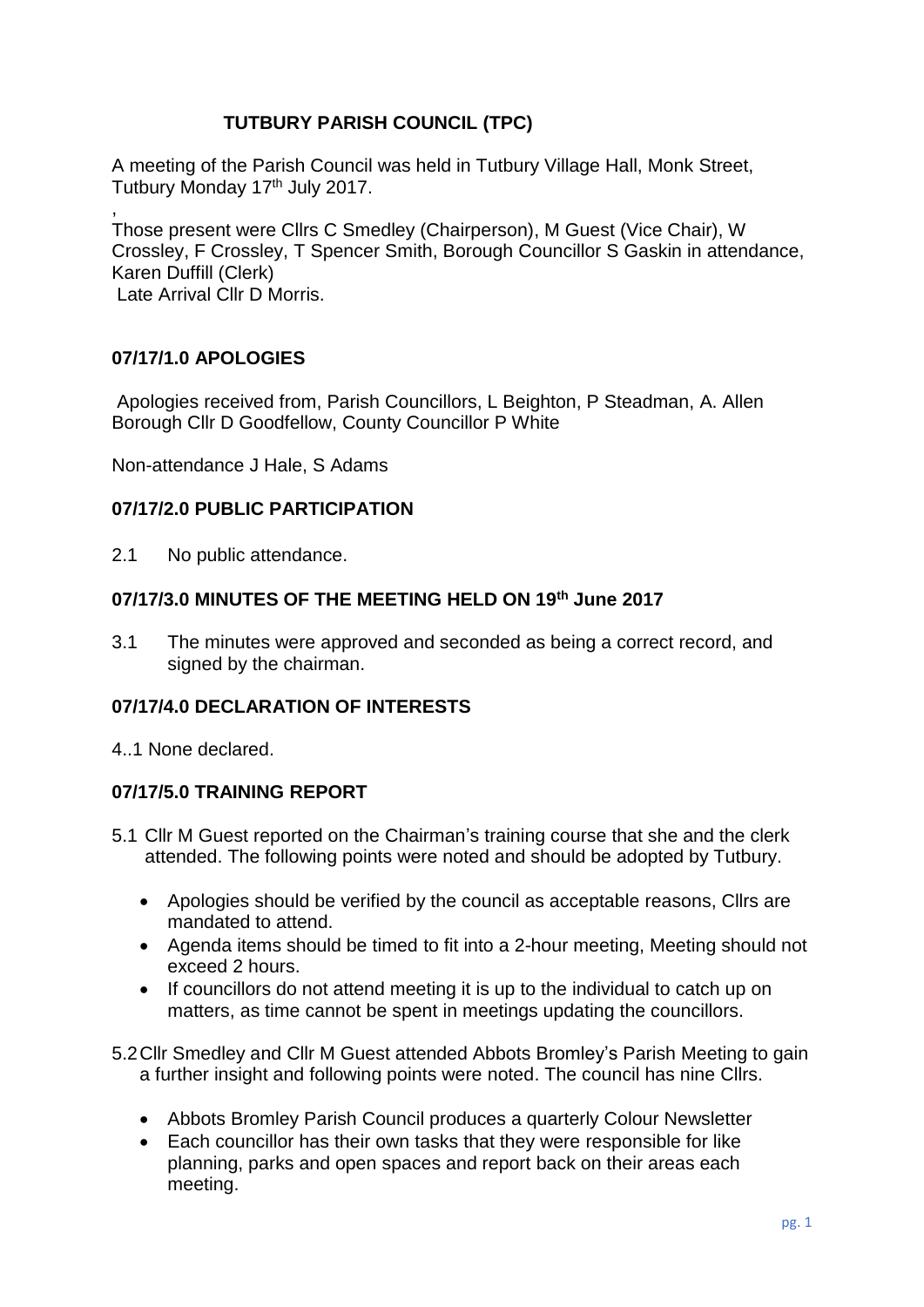- Planning was dealt with by connecting directly to the ESBC portal and councillors' comments collated on each application. All the applications had been viewed in advance of the meetings. No applications were reviewed at the meetings.
- The parish council held surgeries once a month for parishioners to raise issues.
- The venue had parish council signs directing the people to the meeting. The meeting started at 7pm.
- Each area of council business was colour coded with different paper, one area discussed was the neighbourhood plan, this was printed on coloured paper.

# **RESOLUTION**

Cllr Gaskin suggested that Tutbury Parish Council investigated if WIFI could be used at the Village Hall for meetings. The clerk will enquire.

# **07/17/6.0 CLERKS REPORT**

### 6.1 **HIGHWAYS UPDATE**

Work continues to the drain on Belmot Road. Residents have raised concern that this is slow progress and the JCB digger is stationery for long periods. Concern has been passed to Cllr White.

- 6.2 Belmot Road, no more progress has been made with the clearance of overgrown vegetation the half meter strip previously cleared has now regrown.
- 6.3 The bypass has been partially cut back but the crew ran out of this is still outstanding despite the verge at the top of Ironwalls has been cut.
- 6.4 Closed bank footpath has been cut by a contractor designated by the clerk.

### **Flags**

6.4 Merchant Navy Day registration complete to fly the red Ensign Flag for September 3<sup>rd</sup> The Flag needs ordering. Flags can be flown from Friday 1<sup>st</sup> to Monday the 4<sup>th</sup>.

### 6.5 **CHANGING ROOMS CORNMILL LANE PLAYING FIELDS TUTBURY TIGERS**

Meeting arranged for 20<sup>th</sup> July 18.15 attending MG, FC, LB, CS

#### 6.6 **Clerks Hours RESOLUTION**

A report of the clerk's hours has been written and distributed for review by chairman and vice chair. Hours in lieu will be taken during August.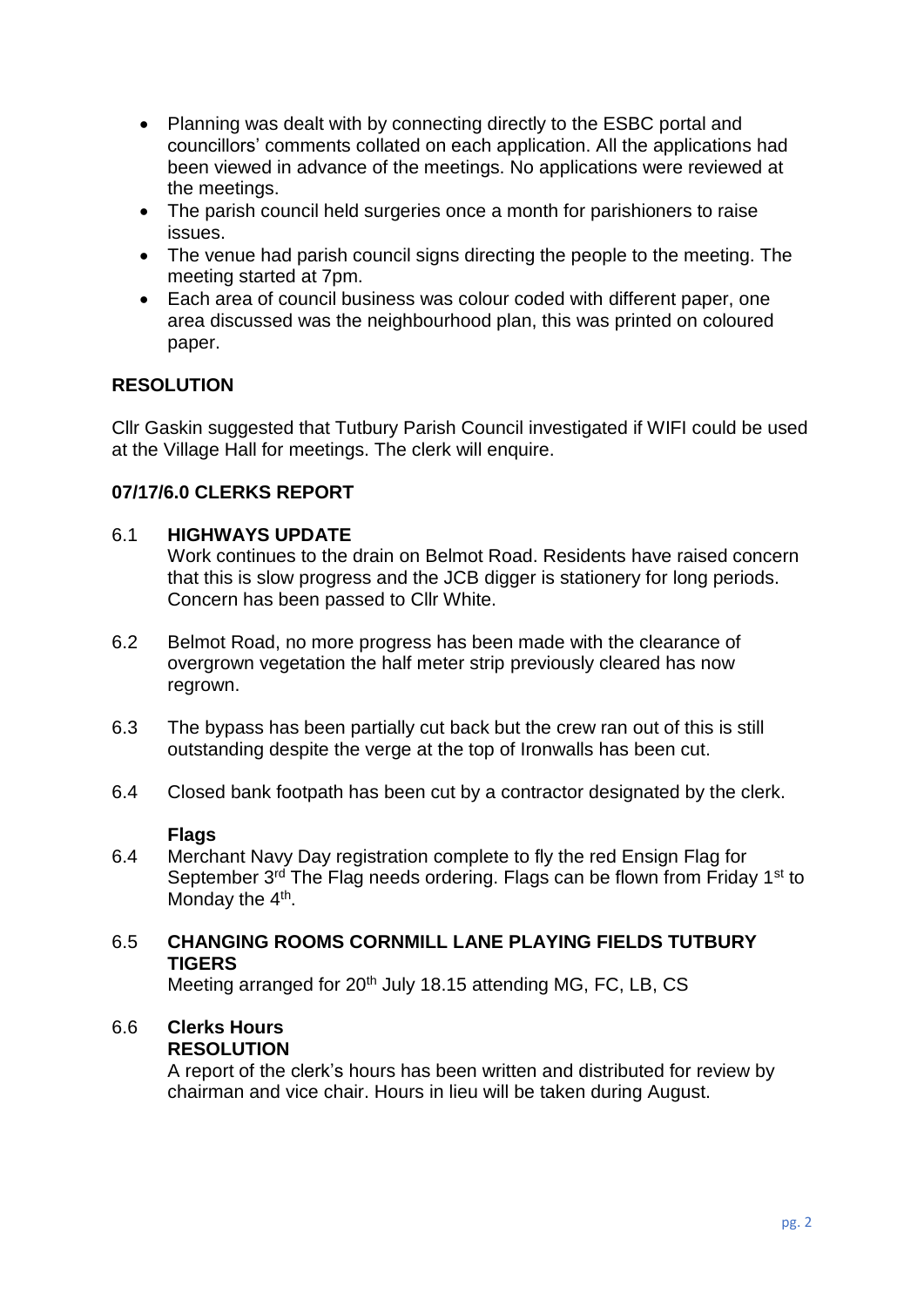# **07/17/7.0 BOROUGH AND COUNTY COUNCILLOR REPORT**

- 7.1 County Cllr P White sent an update on Belmont Road, following extensive discussions, Severn Trent have acknowledged their responsibility for the defective drain and have committed to paying for all works.
- 7.2 The Highways team can attend a future meeting of Tutbury Parish Council to discuss the divisional highways programme and any other ongoing issues the Parish Council would like to raise with them directly, Cllr White can arrange this for the September meeting.

### **RESOLUTION**

Cllrs agreed that a Thursday mid-morning meeting prior to the Parish meeting in September would be a good time to walk around the village and discuss the problem areas such as parking and speeding.

- 7.3 A multi-agency working group has been set up to address the parking and road safety issues outside De Ferrers Academy and Outwoods Primary on Harehedge Lane. This working group includes the County and Borough Councils together with the Police and Road Safety Partnership. The group will also consider the effect of St Modwen's Primary School on local traffic. The first meeting will be 21st July and Cllr White will report back on progress at the September meeting of the Parish Council.
- 7.4 Borough Councillor S Gaskin stated that the Borough Council will be adding extra lorries to the bin collection team to cater for the extra housing on the Burton Road Estate and reduce stress on the existing crew.
- 7.5 Cllr Gaskin updated that the residents on Ludgate Street have been given log sheets to record incidents of anti-social behaviour from the New Inn dates and times will be logged for the licensing department and a representative will be visiting the New Inn to raise the concerns on the residents'

# **0717/8.0 ACCOUNTS PAYABLE**

| 7. L<br>Cllr M Guest.               | The accounts were proposed for payment by Cili F Crossley and seconded |        |
|-------------------------------------|------------------------------------------------------------------------|--------|
| <b>Staffordshire County Pension</b> |                                                                        |        |
| Fund                                | Clerks Employee Pension contribution                                   | 157.37 |
| <b>Staffordshire County Pension</b> |                                                                        |        |
| Fund                                | <b>Clerks Employer Pension contribution</b>                            | 231.56 |
| Karen Duffill                       | Clerks Salary July                                                     | 842.13 |
| Karen Duffill                       | <b>Clerks Expenses July</b>                                            | 115.82 |
| Aucuba Landscapes                   | Churchyard contract inv 3845                                           |        |
| Aucuba Landscapes                   | Park Pale 3845                                                         | 346.36 |
| <b>Sterilizing services</b>         | Legionella control Monthly check inv 35805 43.20                       |        |
| <b>Staffordshire Parish Council</b> | Chairman's training course                                             | 35     |

The accounts were proposed for payment by Cllr F Crossley and seconded by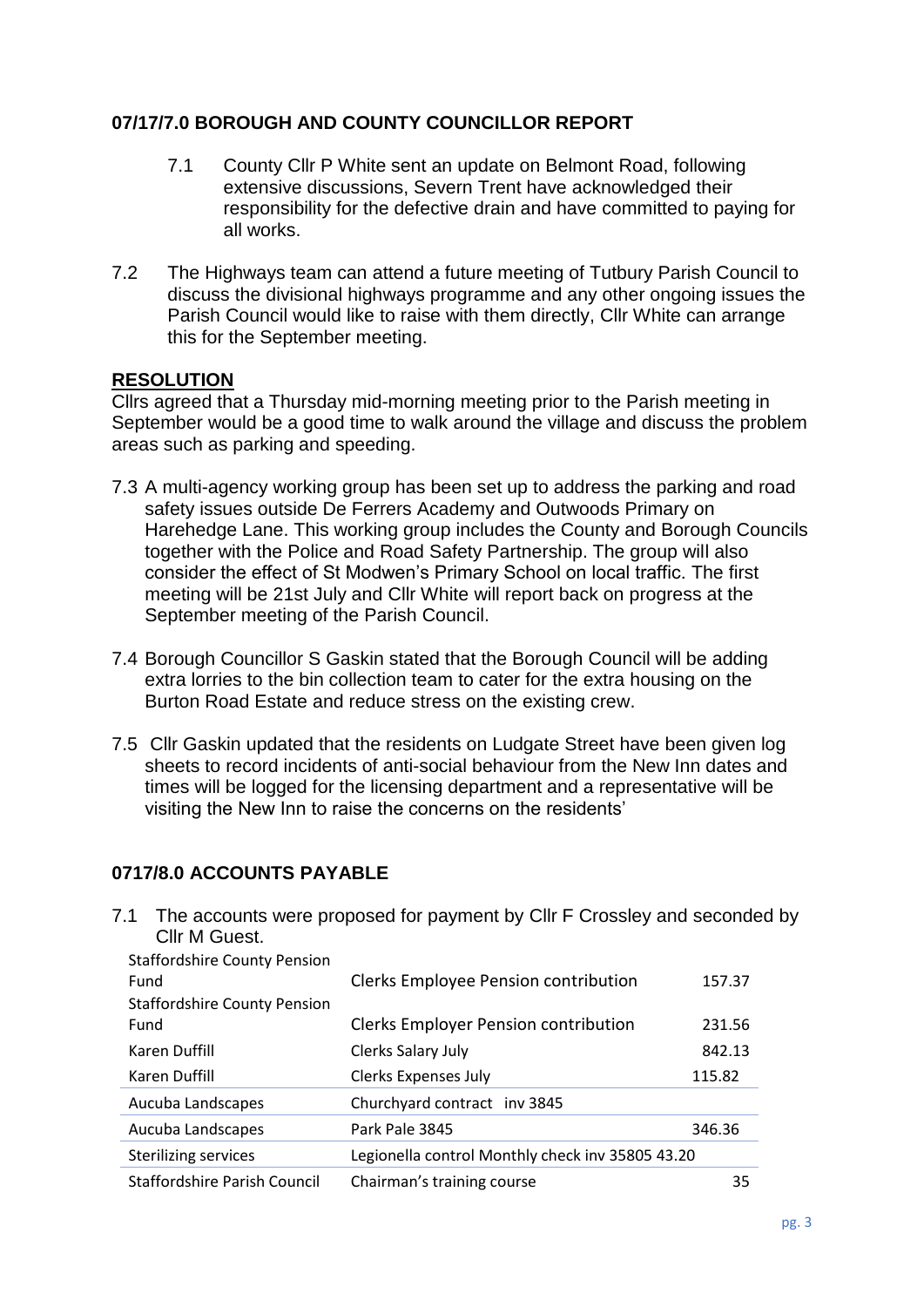| <b>Staffordshire Parish Council</b>      |                                            |                                |        |
|------------------------------------------|--------------------------------------------|--------------------------------|--------|
| Association                              | Guides to finance and transparency         | 49.75                          |        |
| <b>Tutbury Civic Society</b>             | <b>Village News</b>                        | 30.00                          |        |
| <b>Firs Farm Nursery</b>                 | Planters planting for summer/ Autumn684.38 |                                |        |
| <b>RB Landscaping</b>                    |                                            | Footpath Strim                 | 75.00  |
|                                          |                                            |                                |        |
|                                          |                                            |                                |        |
|                                          |                                            | <b>Clerks Employee Pension</b> |        |
| <b>Staffordshire County Pension Fund</b> |                                            | contribution                   | 157.37 |
|                                          |                                            | <b>Clerks Employer Pension</b> |        |
| <b>Staffordshire County Pension Fund</b> |                                            | contribution                   | 231.56 |
| Karen Duffill                            |                                            | Clerks Salary                  | 842.13 |
| Karen Duffill                            |                                            | <b>Clerks Expenses</b>         | 25.92  |

# **A Budget update was circulated to the councillors see APPENDIX A**

# **07/17/9.0 PLANING APPLICATIONS**

#### **9.1**

### **P/2017/00748**

Proposal: Erection of five dwellings with associated garaging

Location: Land off Burton Road, Tutbury, Staffordshire, DE13 9NF

### **Comments No Objection**

### **P/2017/00685**

Proposal: Demolition of part of front elevation, erection of part first floor part two storey rear and side extension to facilitate the provision of a three-bed dwelling, one self-contained flat and extended retail shop and store with associated parking

Location: 53 Ferrers Avenue, Tutbury, Staffordshire, DE13 9JP

**Comments; Objection** TPC would like to object to this application. The proposed plans are too large for the site. There would be insufficient parking for two dwellings and a shop. Tutbury Parish Council believes that this would lead to an overdeveloped property.

#### **P/2017/00822**

Proposal: Removal of one Acer tree one Ash tree one Yew tree and two Pine trees TPO 5

Location: 29 Pinfold Close, Tutbury, Staffordshire, DE13 9NJ

Comments No comment

Tutbury Parish Council do not feel able to comment on this application. It is not clear from the plans how the trees are impacting on the property of 25 Belmot Road and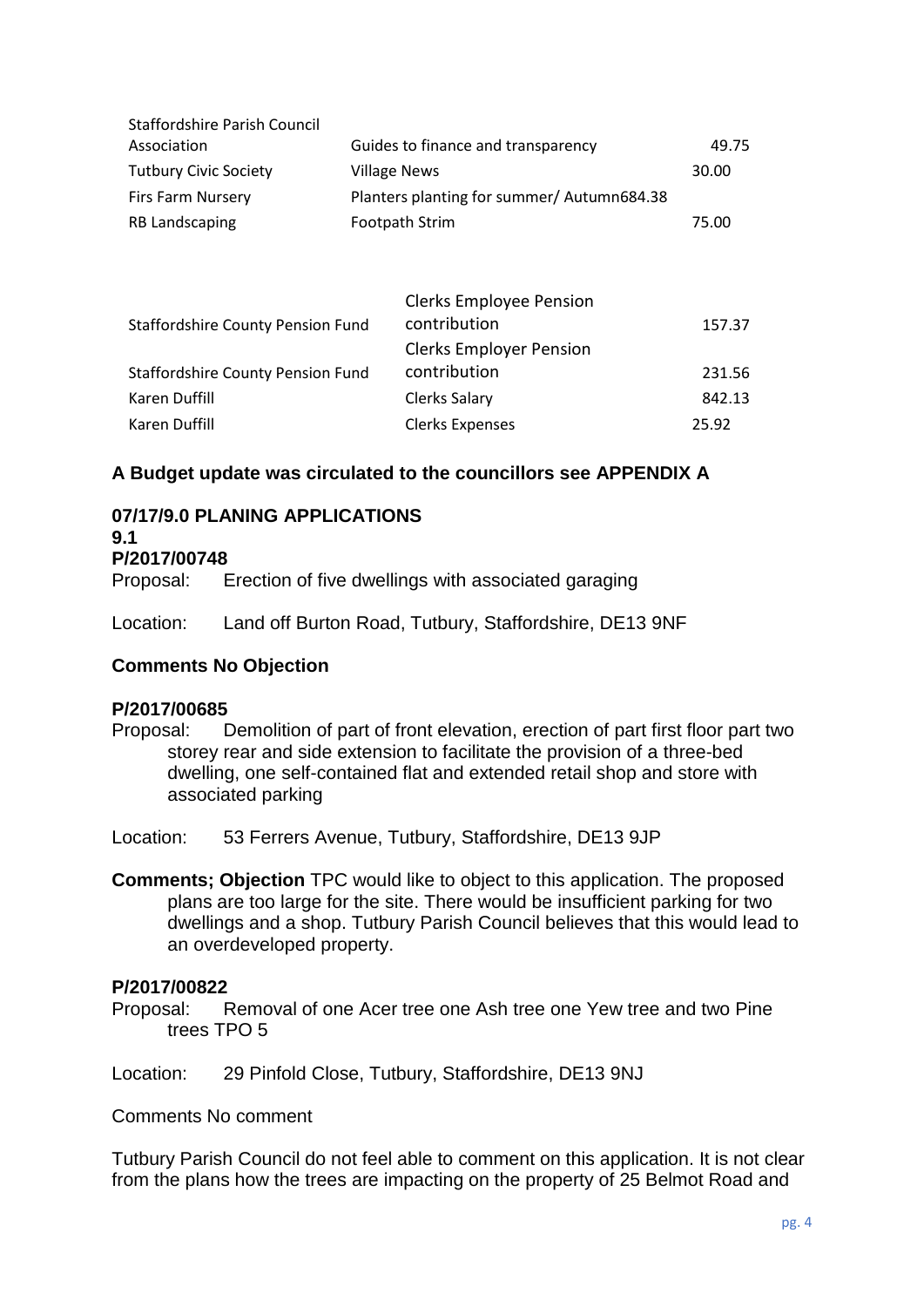why there is a need to remove so many. More clearer information about the impact of the trees on the neighbouring property and a clearer site map are required.

# **9.2 DECISION**

Proposal: Erection of a detached garage and formation of access.

Location: 22 Bridge Street, Tutbury, Staffordshire, DE13 9LZ

# **NOT PERMITTED**

Due to the impact on the highway.

9.3 Tutbury parish Council's response has been sent regarding the Consultation on Parking Supplementary Planning Document.

# **07/17/10.0 BUNDARY FENCE CHATSWORTH DRIVE.**

10.1 Three quotes have been received for the proposed work, £730, £820 and a verbal quote of approx. £ 575.

### **RESOLUTION**

**A site visit to be arranged with the lowest contractor quoted and if this was still the lowest then works should be authorised in consultation with the residents of 38 Ironwalls Lane.**

10.2 The solicitor requested confirmation that the Parish Council were happy with the boundary line of the land to be transferred see appendix A and that no structures will be built on the land to be transferred.

### **RESOLUTION**

**Cllrs agreed that the land should be transferred to the council and no further structures will be built on the strip of land to be transferred, the clerk will respond to the solicitor.**

### **07/17/11.0 STREET CLEANING**

**11.1** The clerk distributed a report see appendix B for the councillors to review in proposals regarding the implications of employing a street cleaner directly or via a contractor. Proposals were made based on the forthcoming changes in the devolution of the work the highways team carry out.

### **RESOLUTION**

**A meeting will be held to discuss the options and to review the existing contractors before the September meeting.**

# **07/1712.0 CHURCH MATTERS**

12.1 A meeting with was required with the Parochial Church Council and suggested agenda items included Burial Ground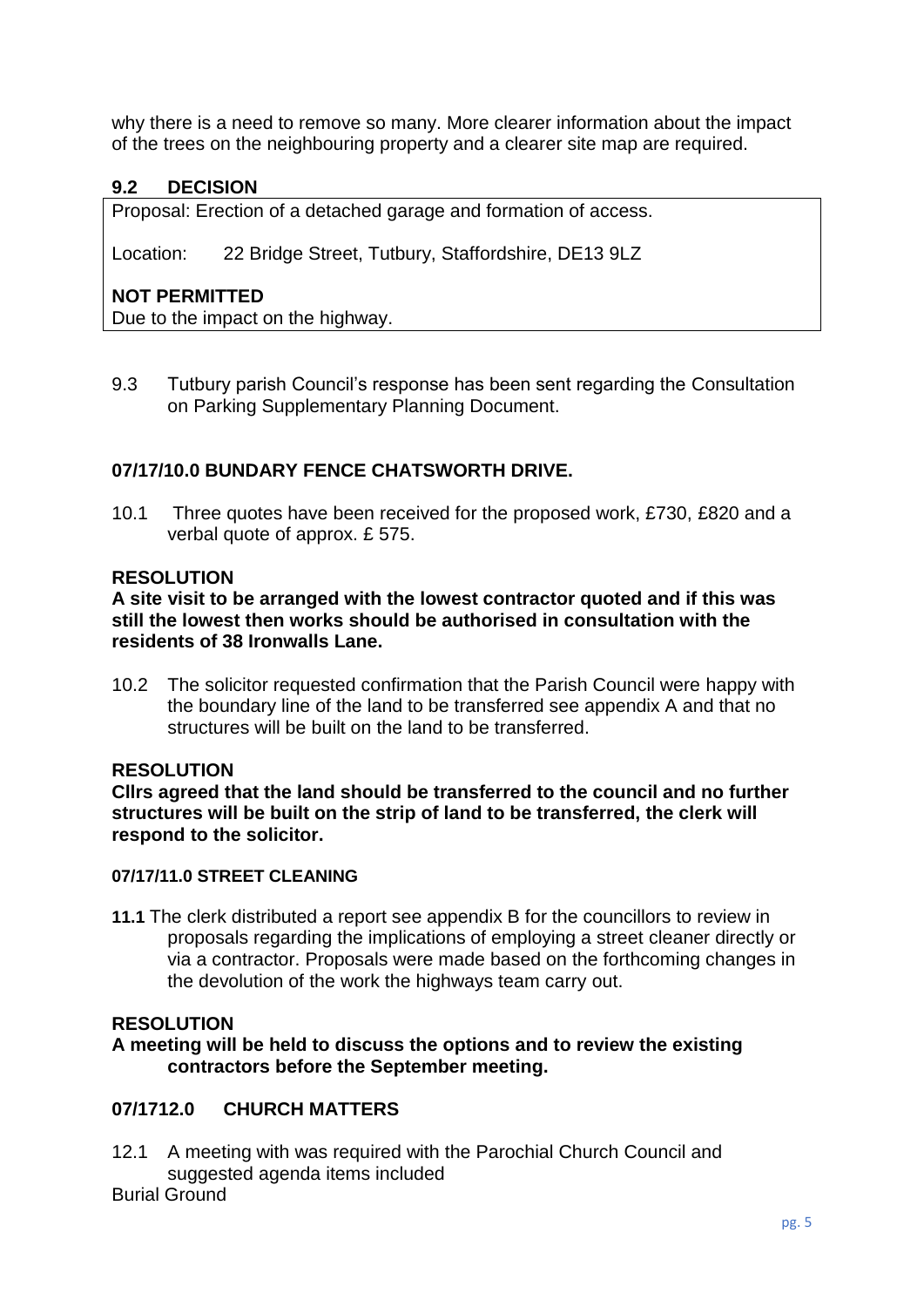Church maintenance Church relations going forward.

# **RESOLUTION**

Cllr D Morris proposed, seconded by Cllr T Spencer Smith that the Clerk should contact the clerk of the Parochial Church Council Mrs Staples to arrange a meeting in September.

Cllr W Crossley left the meeting.

### **07/17/13.0 COMMUNITY BUILDING.**

- 13.1 The clerk reported on behalf of Cllr Steadman that Tutbury Pre-School would be interested in holding their special needs meetings in the new community building.
- 13.2 Cllrs discussed how the progress of the community building could be moved forward now it was established that there was sufficient interest in using the building from the scouts and other groups. The clerk suggested that further agenda items should discuss the formation of a management committee and a formulation of a business plan, rather than to receive a report from the working group as time was running out before the proposal should be submitted to Peveril Homes. Cllr F Crossley proposed that a public meeting should be held. Cllrs felt that the public had been consulted and that there was no further requirement to invite the public to comment any further on the proposed use of the community building.

### **RESOLUTION**

Formation of a business plan and management committee for the proposed community building should be added to the next agenda.

# **07/17/14.0 CORRESPONDENCE**

• Resident email regarding graffiti on Portway drive and youths hanging around playing ball games dropping litter and playing loud music at the end of Elm Lane. Both matters referred to Julia Wells. In addition, ball games are being played on the grassy area adjacent to our property this I appreciate is a Parish Council matter which hopefully they can put a reminder to residents in the area that ball games are not permitted in this park.

### **RESOLUTION**

Cllr S Gaskin will investigate as the park is ran by the Borough Council.

• Email enquiry regarding the flying of the tri-colour flag in the High Street and when they would be flown again? In the hope that the disappearance was not related to political association with the European Union.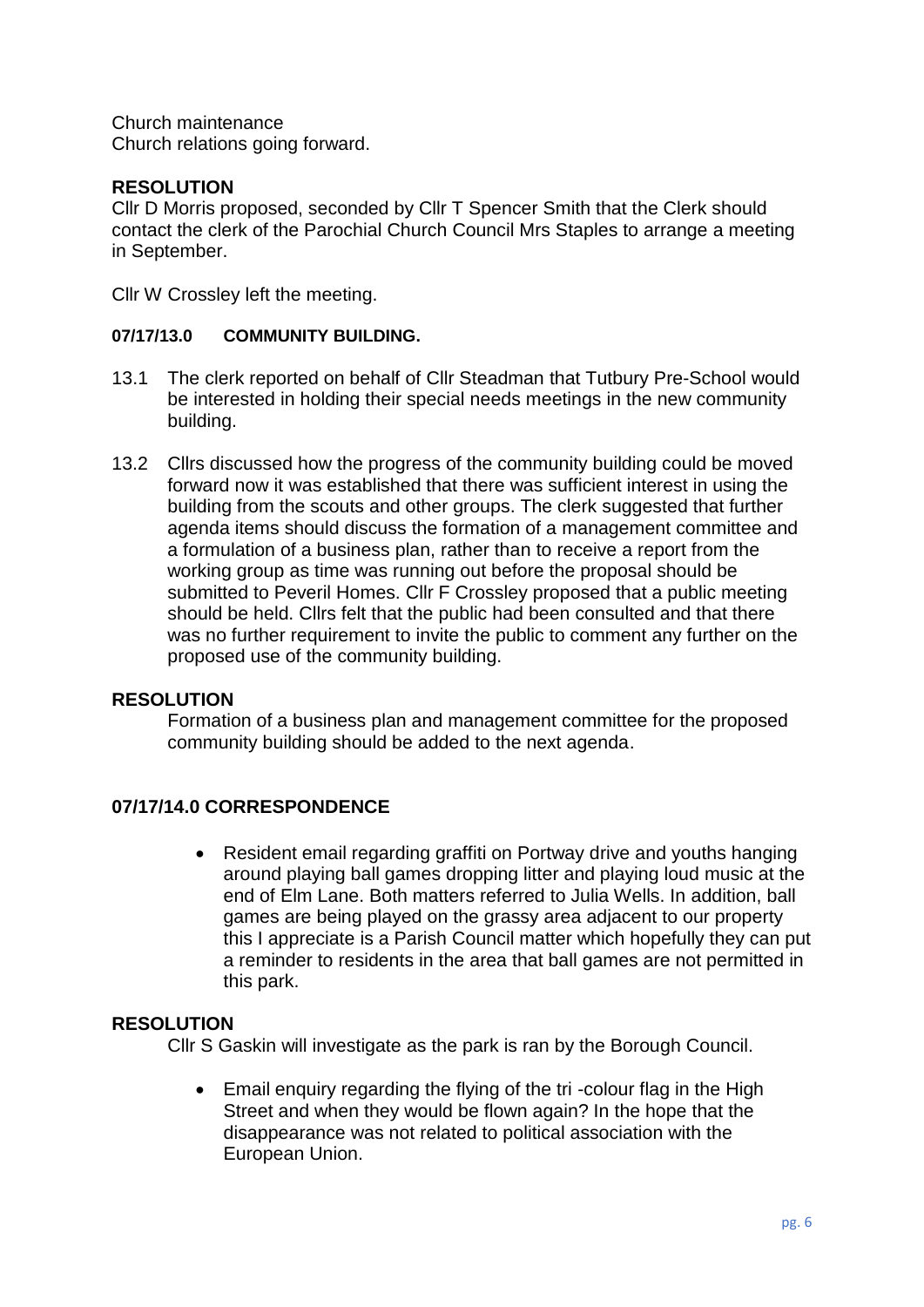### **RESOLUTION**

Flags will be purchased and flown again for the next Tutbury Twinning visit 2018

- Best Kept Village Results invitation Monday 7<sup>th</sup> August 7.30pm
- •
- **Consultation on the Future of Joint Governance of the Police and the Fire and Rescue Services in Staffordshire**

About the consultation

This consultation invites everybody in Staffordshire and Stoke-on-Trent, including members of the public, staff and other stakeholders to consider the options and provide feedback. It will run for eight weeks from the 10 July 2017 to 4 September 2017. The PCC will consider the responses of the consultation and plan whether to proceed to submit the full business case to the Home Office. Following a review process the Home Secretary will make the final decision. A consultation report will also be available on the Police and Crime Commissioner's website. The survey should take around 10 minutes to complete.

• Email from Parish Charities requesting a trustee member A new nominative Trustees can be, but need not be, a member of the Parish Council, but should be a 'person who through residence, occupation or employment or otherwise, has a special knowledge of the area of the Parish of Tutbury'.

#### **RESOLUTION**

To be added to the next agenda meeting when more members are present.

• Staffordshire County Council will launch a public consultation on 24 July on four potential options to provide subsidised bus travel in the county in 2018/19.

Four options on how the smaller £1.3m bus subsidy budget could be best spent next year have now been developed. These consider a range of factors including; the amount of subsidy, number of passengers, education, employment and health travel and access to other public transport.

### **RESOLUTION**

Cllrs will look at the consultation when the questionnaire is available online from  $25<sup>th</sup>$ July.

• Following recent and ongoing building works around the perimeter of Tutbury, the 30 MPH Zone is now failing in its purpose to protect the citizens of Tutbury, on Belmot Rd between Pinfold Close and Green Lane, and on Green Lane itself. Several people walk dogs on the top of Green Lane which has become very dangerous, due to 60MPH limit and overgrown hedges. The village 30MPH signs need to include the area between Pinfold Close and Green Lane and the Whole of Green Lane.

### **RESOLUTION**

This matter will be discussed with the Highways Team in September.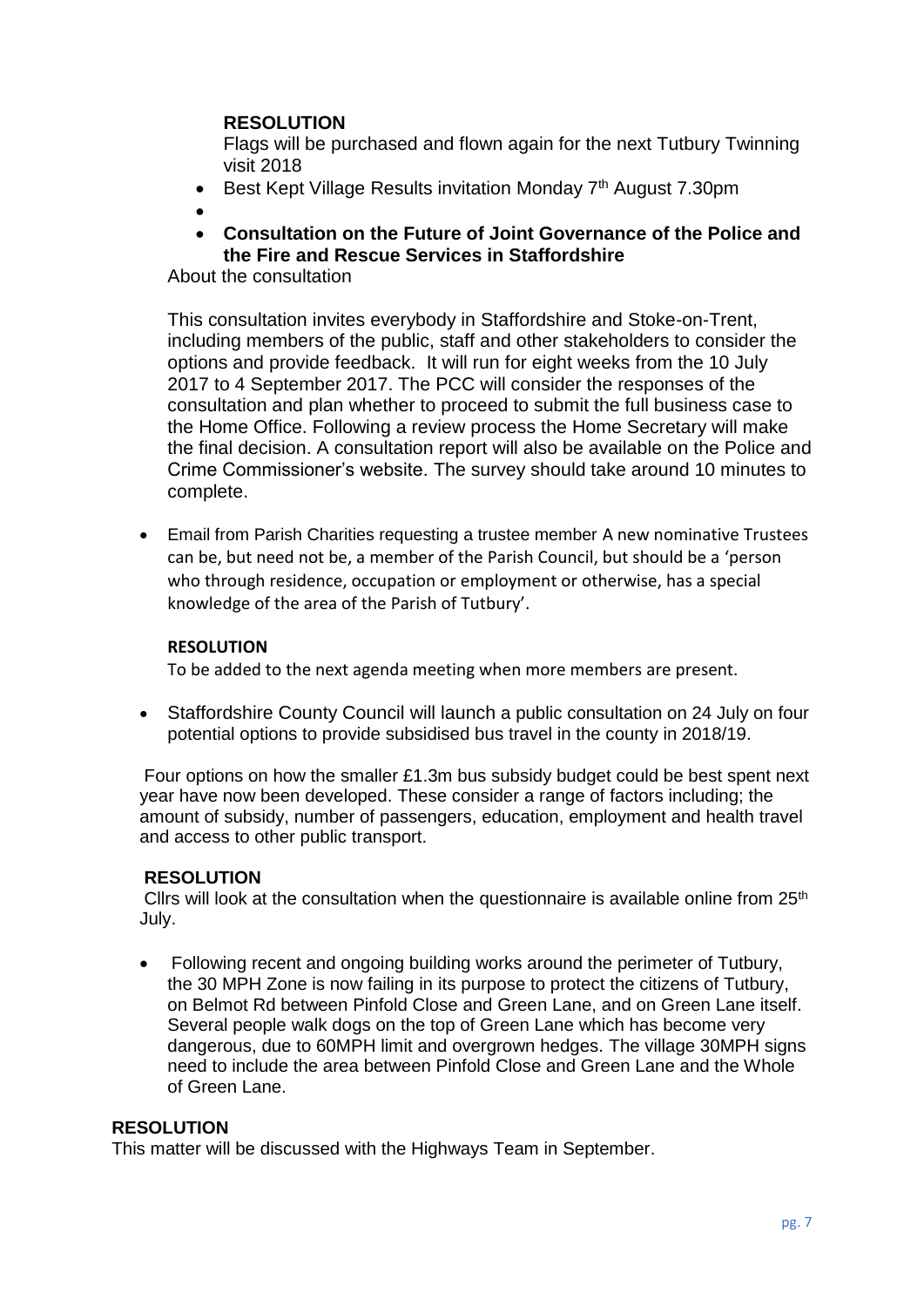## **07/17/ 15.0 TUTBURY TWINNING**

15.1 The trip to Ollainville this year was a success and the French will be visiting Tutbury in 2018.

### **0717/ 16.0 FOOTPATHS**

**15.1** Cllr C Smedley suggested that walking the footpaths was a parish duty that could be an opportunity for a community day to invite the parish to do a walk with the councillors in the Autumn. Cllr Smedley had a walk planned. Cllrs agreed this was a good idea.

#### **RESOLTION**

To organise a footpath committee to arrange a community day to walk the footpaths I n the Autumn set a date at the next meeting.

### **07/17/17.0 ITEMS FOR THE NEXT AGENDA**

- Tutbury Parish Charities Trustee nomination
- Footpaths
- Church Meeting
- Best Kept Cillage result
- Community Building Business plan an next steps

Cornmill Lane Changing Rooms

Street Cleaning

Budget planning and update

Highways meeting report

#### **07/17/18.0 DATE OF THE NEXT MEETING**

18.1 September 18th, 2017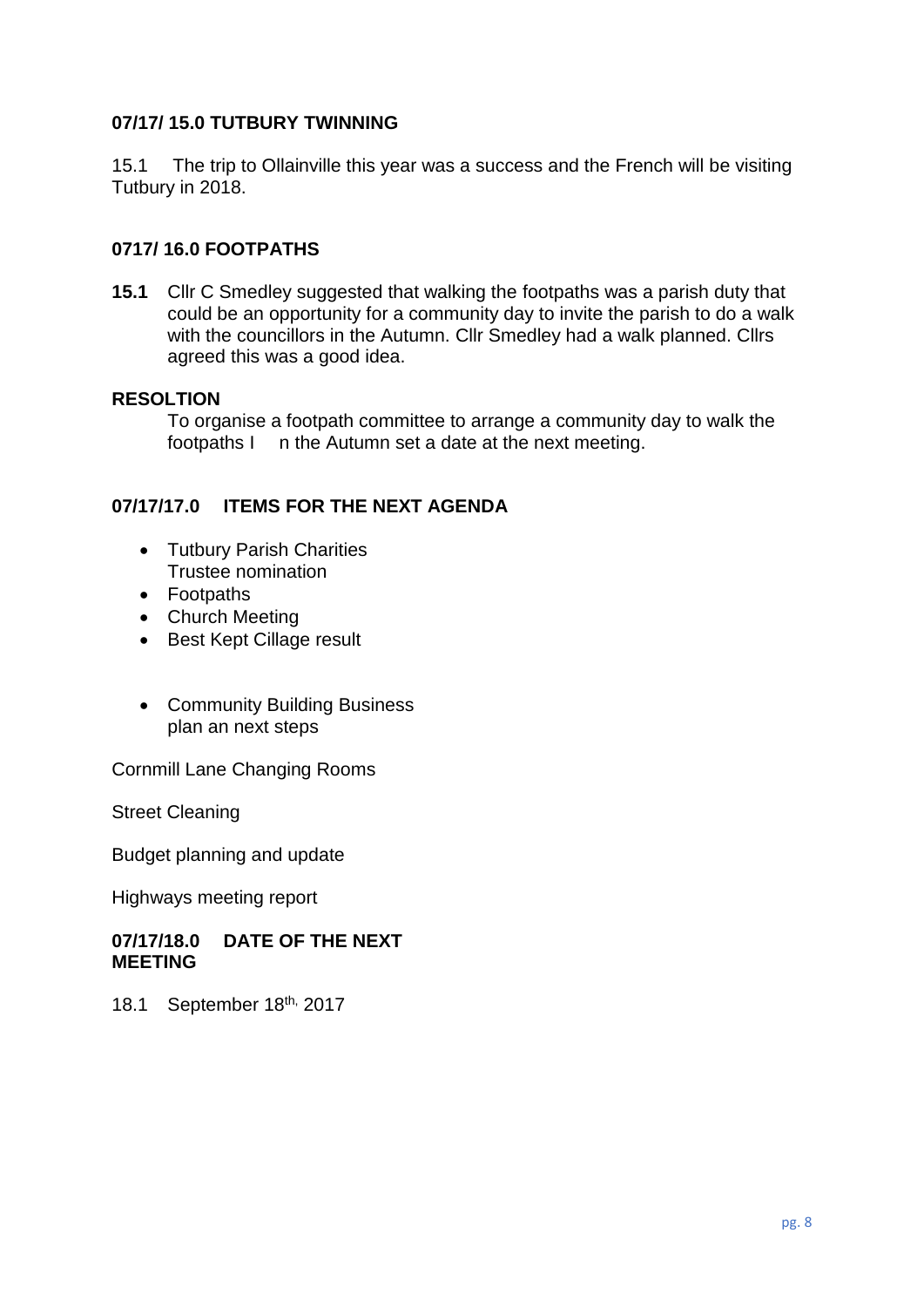# **APPENDIA A**

### **Budget monitoring summary**

|                            |              | <b>Admin</b> | Parks etc        | <b>Highways</b>   | <b>Sec 137</b><br>etc | <b>Misc</b> | Capital            | <b>Reserves</b> |                  |         | <b>Total</b> |
|----------------------------|--------------|--------------|------------------|-------------------|-----------------------|-------------|--------------------|-----------------|------------------|---------|--------------|
|                            | Budget 2017- |              |                  |                   |                       |             |                    |                 |                  |         |              |
| 01.04.17                   | 2018         | 30,835.00    | 16,100.00        | 7,550.00          | 5,115.00              | 4,000.00    | 1,500.00           | 9000            |                  |         | 74,100.00    |
|                            |              |              |                  |                   |                       |             |                    |                 |                  |         |              |
|                            |              |              |                  |                   |                       |             |                    |                 |                  |         |              |
|                            |              |              |                  |                   |                       |             |                    |                 |                  |         |              |
|                            |              | Admin        | <b>Parks etc</b> | Highways Sec 137  |                       | <b>Misc</b> | <b>Capital exp</b> |                 | <b>Net Total</b> | Vat     | Total + Va   |
|                            |              |              |                  |                   |                       |             |                    |                 |                  |         |              |
|                            |              |              |                  |                   |                       |             |                    |                 |                  |         |              |
| April and May              | Apr and May  |              |                  |                   |                       |             |                    |                 |                  |         |              |
| reconciliation             | expenditure  | 3654.37      | 574.18           | $\mathbf 0$       | 500                   | $\pmb{0}$   | $\pmb{0}$          |                 | 4727.48          | 207.424 | 4934.904     |
| June reconcilition         |              | 5185.07      | 1037.66          | 677.54            | 1675.53               | 0.00        | 0.00               |                 | 7897.19          | 320.90  | 8218.09      |
|                            |              |              |                  |                   |                       |             |                    |                 |                  |         |              |
|                            |              |              |                  |                   |                       |             |                    |                 |                  |         |              |
| <b>Bank Reconciliation</b> |              |              |                  |                   |                       |             |                    |                 |                  |         |              |
| June 28th                  |              |              |                  |                   |                       |             |                    |                 |                  |         |              |
|                            |              |              |                  |                   |                       |             |                    |                 | Undrawn          |         |              |
| <b>Brought Forward</b>     | 33124.12     |              |                  | Current account   |                       | 25801.75    |                    |                 | cheques          | N.O     | amount       |
| Receipts                   | 20385.74     |              |                  | IA account        |                       | 19043.66    |                    |                 |                  | 2784    | 842.13       |
|                            |              |              |                  | <b>BA</b> account |                       | 2622.99     |                    |                 |                  | 2786    | 38.97        |
|                            | 53509.86     |              |                  |                   |                       | 47468.4     |                    |                 |                  | 2789    | 1000         |
|                            |              |              |                  |                   |                       |             |                    |                 |                  | 2790    | 120          |
|                            |              |              |                  | Less undrawn      |                       |             |                    |                 |                  |         |              |
| Less Payments              | 8218.094     |              |                  | cheques           |                       | 2176.63     |                    |                 |                  | 2792    | 175.53       |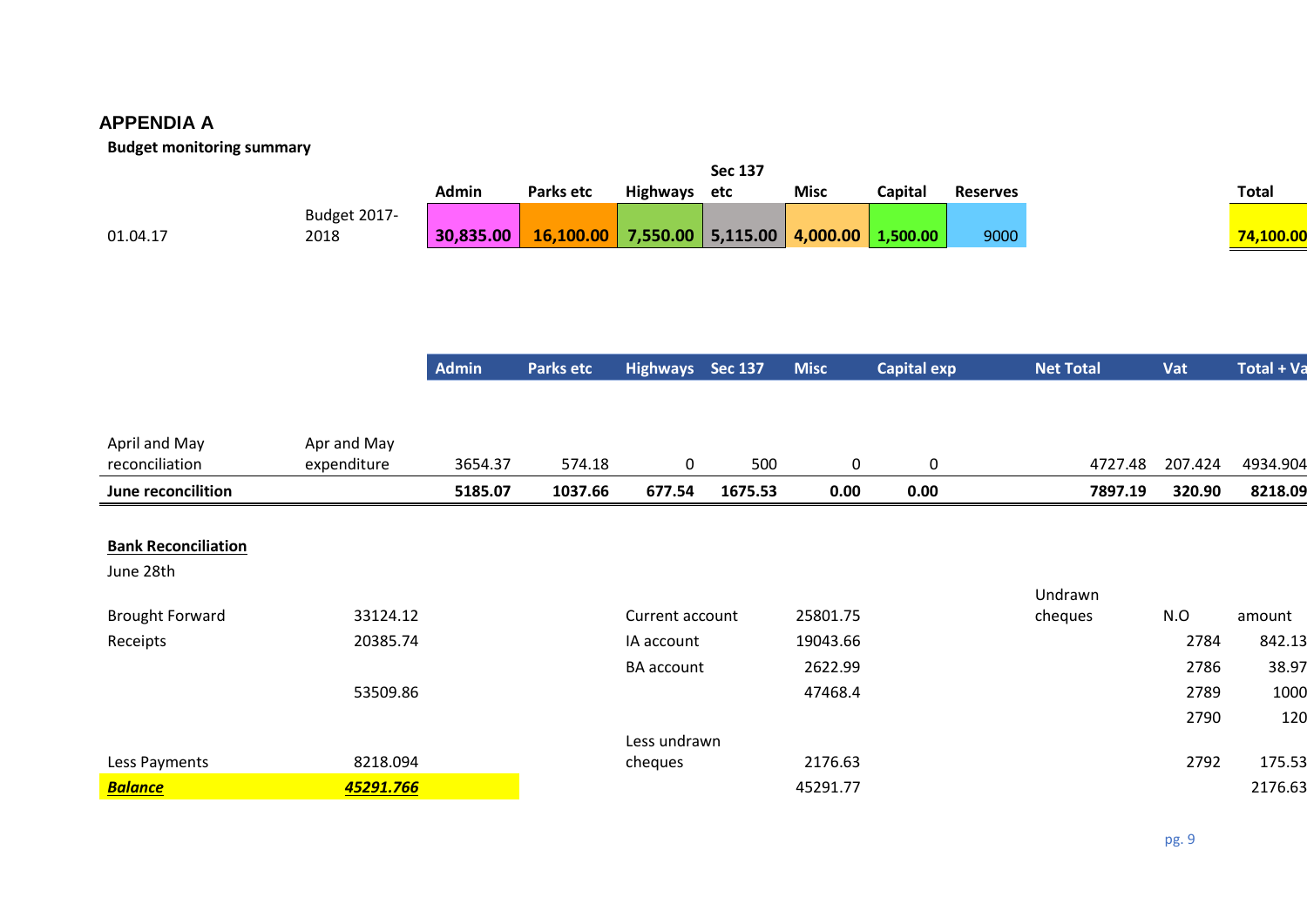#### **STREET CLEANER RESEARCH AND PROPOSALS JULY 2017**

Tutbury Parish Council would like to review the street cleaning provision in the village. Previously this role has been carried out by a contractor at a cost of £ 3880 per year

### **AIMS AND OBJECTIVES**

The TP Council seek confirmation that money was being spent appropriately they wanted; to have more control over what hours and what work was being carried out.

Be sure that the contract was value for money

Be sure that there was not too much cross over of responsibilities between the Parish Council and the Borough Council in cleaning the streets.

To satisfy that Tourist Tutbury area of the village was clean and fit for the Best Kept Village competition and visitors to the village.

To improve communications with the appointed person.

To be able to request additional work of strimming the closed bank footpath and cleaning of other areas outside of the designated areas. To request the removal of weeds and keeping the telephone box and bus shelters weed free. To request tidying, weeding, cleaning and strimming of other areas where required.

#### **EXISTING PROVISION BY THE PARISH**

The previous contract was a 12-month contract at a cost of £3880.

#### **Existing Street cleaning requirements as stated in the contract**

**RESPONSIBILITIES**: To keep the designated areas in Tutbury reasonably free from litter and to disinfect bus shelters as and when it is necessary to do so.

**DESIGNATED AREAS**: Bus shelters in Holts Lane, Burton Street, High Street, Park lane and Duke Street. The highways known as Duke Street, Lower High Street, High Street, Monk Street together with the Duke Street car park., , Other limited areas that may be requested by the parish council from time to time.

CONTRACT DURATION: 12 months commencing 1 April 2016

PAYMENT: The contract value will be £3880-00, payable calendar monthly in arrears i.e. £323-33 per month.

#### **HEALTH AND SAFETY: High visibility jacket must be worn for highway operations, work must be carried out in a manner avoiding risks set out in the risk assessment.**

DISPOSAL OF RUBBISH: The collected and bagged rubbish is to be stored for later collection by E.S.B.C. refuse collectors.

#### **EXISTING PROVISION BY THE BOROUGH COUNCIL**

Type of Cleaning **Frequency Frequency Example 2** Day litter Picking The Love of Levery Week The Love of Wednesday Mechanical Footsweep Every Three Months Monday or Tuesday Carriage Sweeping **Every Six Weeks** Tuesday or Wednesday

Collated from East Staffs Borough Council website.

#### **CONSIDERATIONS**

The previous contract did not include weed control or the number of hours required per week. The contractor carried out duties on any chosen day and time, regardless of whether the borough Council were cleaning the streets on those days.

The ideal days for Cleaning the streets are Mondays and Fridays as the Borough clean on a Wednesday.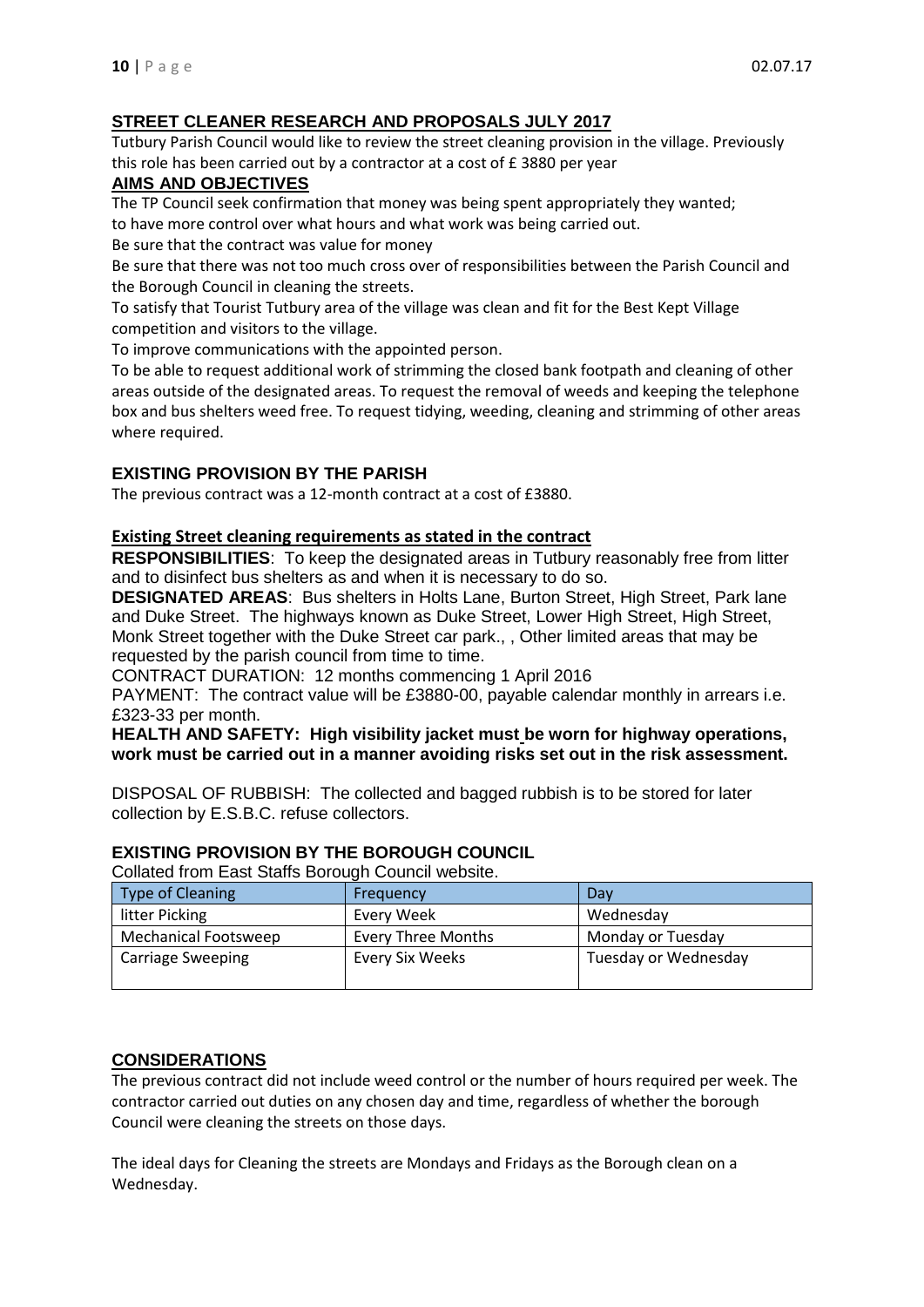Best Kept village feedback stipulates on a regular basis that bus shelters and the phone box are not well kept and tidy and requires weed removal.

The removal of the neighbourhood Highway team will mean that areas that are overgrown and need cutting back will not be done such as Belmot Road, Street signs will not be cleaned, drains will not be kept clear of weeds or debris. Mowing of verges such as Ironwall Lane verges, Belmot Road verge will not be cut. Hedges will not be cut.

#### **Research shows that other roles vary from £8 to £13 an hour dependent on duties and location.**

Several job descriptions and adverts have been researched from other Parish councils on the internet and local parishes including Hatton, Etwall, Hilton and Barton.

#### Employing an additional member of the staff requires the following list of responsibilities. **CONSIDERATION FOR EMPLOYING A STREET CLEANER (ESBC ADVICE)**

- Provide toe protective boots
- Bin bags
- Gloves
- Safety goggles
- Litter picker
- Hepatitis A and B injections
- If needles or hazardous waste are found these should be reported to ESBC to dispose.

#### **Clerks suggested Consideration if a village orderly was employed would include; VILLAGE ORDERLY EQUIPMENT**

- Tools
- Strimmer
- Mileage expenses if vehicle required

# **EMPLOYMENT CONSIDERATIONS**

- $\triangleright$  Fixed term or continuous contract? Clerk recommends a 6 Month initial contract.
- $\triangleright$  Holiday pay
- $\triangleright$  The document should contain sufficient detail to enable the employee's entitlement to be precisely calculated, including any entitlement to accrued holiday pay on the termination of employment. The document should contain sufficient detail to enable the employee's entitlement to be precisely calculated, including any entitlement to accrued holiday pay on the termination of employment.

```
➢
```
The legal minimum for 7 hours a week would be a total of 22.5 hours

- ➢ Under the Working Time Regulations 1998 (as amended), workers (including part-timers and most agency and freelance workers) have the right to:
- ➢ 5.6 weeks' paid leave each year (from 1 April 2009)